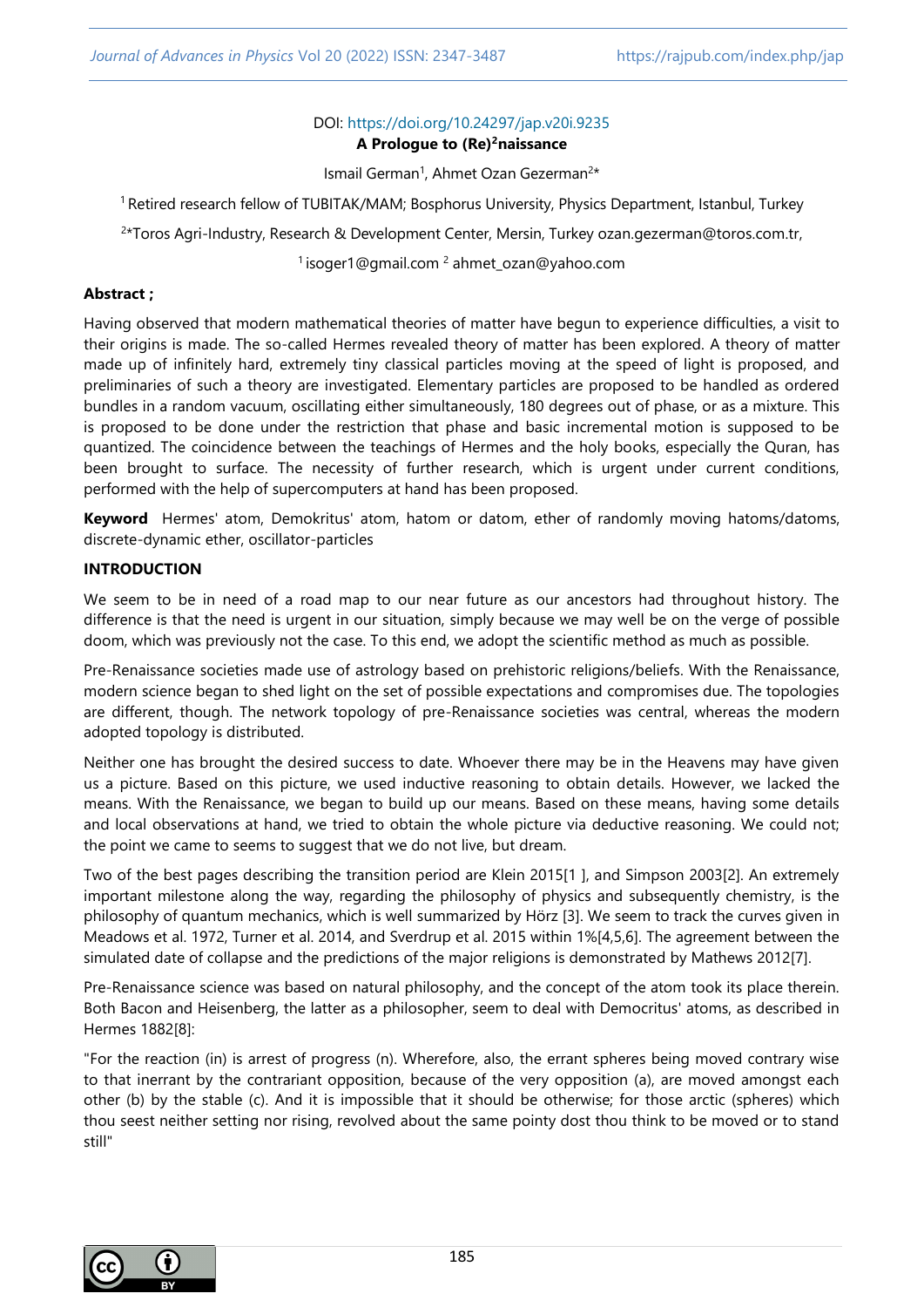This probably means the source of these ideas was the Book of Hermes, it being chronologically the oldest. We formulated thoughts on who Hermes, the smartest of all, may be, and we published our thoughts in Post 2005[9]. We will return to this later.

A number of great minds have dealt with the problem of modelling matter with an immense number of moving spheres, establishing dynamic order in some circumstances. The attempts of Bacon are seen in the cited **references**[10], but even Newton seems to have given it a try, since we know that he was involved in the sphere packing problem. The aim of this interest cannot be cannon ball packing, which is made on a flat surface and is a practical job. None, including Newton, were successful.

Progress was made, though, and excellent work was performed regarding mechanics, kinematics, continuum mechanics, hydrodynamics, etc. We were almost bound to linear differential equations of the first and second order, but that posed no problem since they were almost enough.

In the case of optics, we attained success, but regarding the nature of light, it was first said light consisted of particles. Diffraction and interference forced us to accept the fact that it should be a wave. We ultimately claimed it was both. No theories modelling waves in a dense space of extremely swift moving particles describing all known properties of light could be constructed. It was simply impractical.

Regarding electricity, it was difficult to understand the dual character of the electric force; we reinvented the " sign" and bypassed the problem. The electromagnetic theory followed.

Quantum mechanics (QM) began as wave mechanics; Schroedinger thought all matter was waves. The Copenhagen interpretation has altered this view, but it was also based on the Schroedinger equation, which is lacking in physics. The conceptual difficulties of QM are well covered in Johnson[11,12].

Here, we propose a new scheme that will hopefully be simulated using extremely fast-calculating computers. We also hope that work on discrete cases will build up and develop new, improved senses, and we will ultimately again be able to make use of newly developed analytical techniques. The problem is that it is difficult to fund our line of thinking for two reasons:



### **Figure 1: Approximate Earth to Orion distances. It is to be noted that the distances coincide with the ones given in Quran if we assume the information travels at the speed of light [14].**

Even if successful, accessing the details will be costly. The case is very likely to be similar to the statistical mechanics-thermodynamics case.

The time we have available seems to be very limited; so are the funds in the near future.

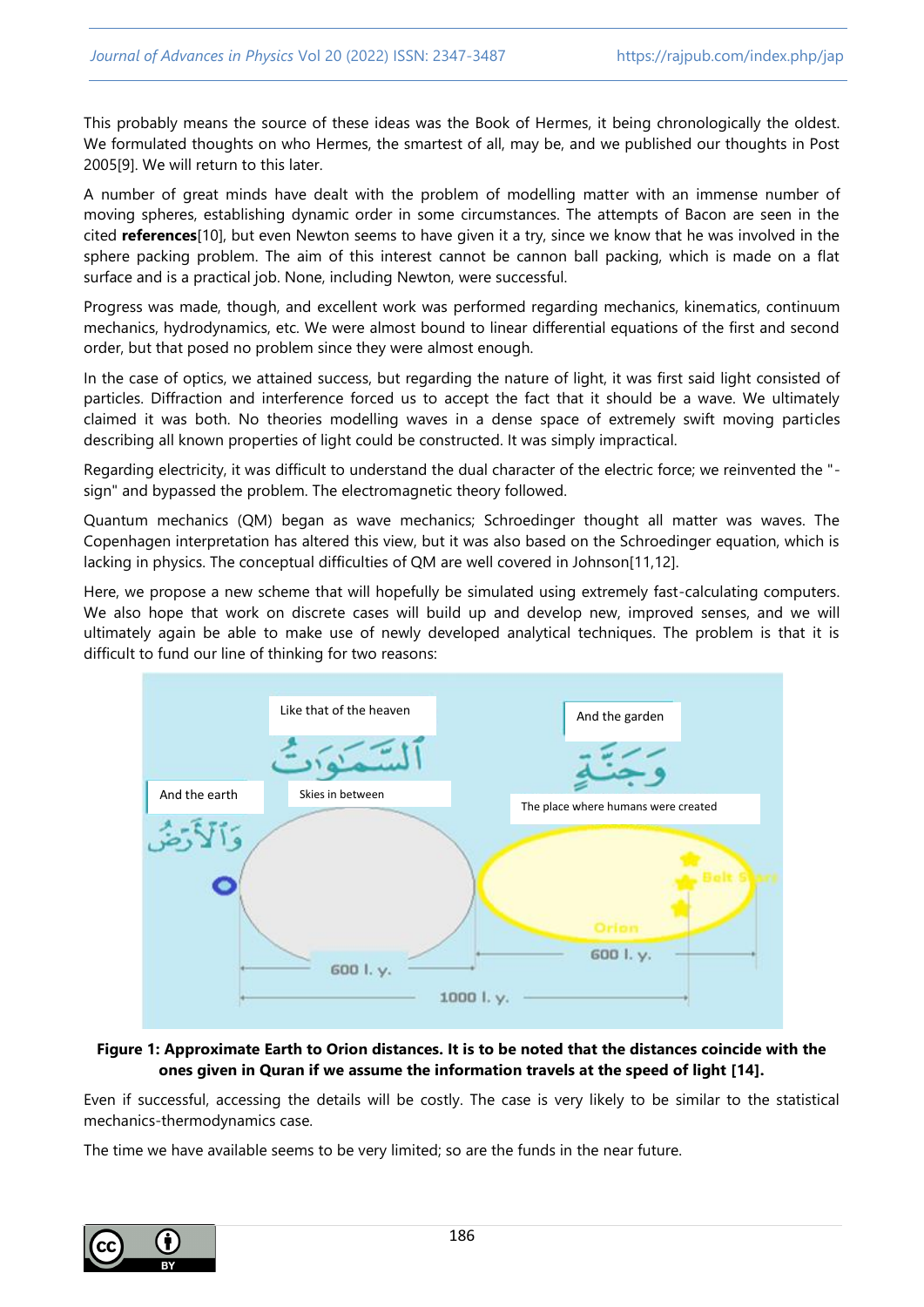The principal author had the idea about 50 years ago and gave up due to the first reason. Renewed interest is due to the second reason. Here, below Figure 1, we explain:

Social science and theology have not shown the same amount of progress that has been made in natural sciences, applied sciences and technology. They began too late and they lacked the pressure of consumer expectations.

A good number of academicians and their followers concluded that religions evolved spontaneously and holy books are terrestrial. Many examples of psalms from holy books may indicate the opposite. The two most powerful are probably 3:133 and 32:5 from holy Quran. They give two celestial facts that are well-known today. This is done in a very interesting and certainly peculiar manner not likely to be known around 600 A.D. Figure 1 above sketches the situation.

So we follow Bacon, who seems to have followed Hermes Trismegistus the E.T.: "From this perspective, the punishment of mankind on account of the very first disobedience by Adam and Eve can be seen in a different light from that of theological interpretations. In Bacon's view, this disobedience and its consequences can be remedied in two ways: (1) by religion and moral imperatives and (2) by advancement in the arts and sciences: 'the purpose in advancing arts and sciences is the glory of God and the relief of man's estate'." [15].

#### **Preliminaries of our work**

To introduce our work, we repeat the abstract of our foremost work here below [16]:

"Two well-known scientific assumptions, with some minor additions, are brought together to form a new understanding of matter at philosophical level.

The old assumptions are:

Matter is made up of indivisible particles, called atoms, moving continuously in space [17]

The upper speed limit for material bodies is the speed of light (Einstein).

And the new assumptions are:

1. Matter is made up of uncreatable and indestructible infinitely hard tiny microspheres moving in space with a constant speed, which is equal to the speed of light.

2. During collisions, the motion of the center of mass is conserved. In case of collisions with stationary centers of mass, angles of incidence (the angle between the direction of incidence and the tangent plane to the point of collision) and reflection (the angle between the tangent plane to the point of collision and the direction of reflection) are equal.

It is shown at the philosophical level that it is possible to merge the classical theory, quantum theory and the theory of special relativity with these two new assumptions."

In a vacuum, which is defined to be a room containing a large number of datoms, and with every direction of travel equally probable, we find that only stationary centre of mass collisions produce a direction change and the probability of the new direction after such a collision are given in Figure 2, below:

#### **Figure 2. The case of zero momentum collisions in two dimensional space. p is the impact parameter.**

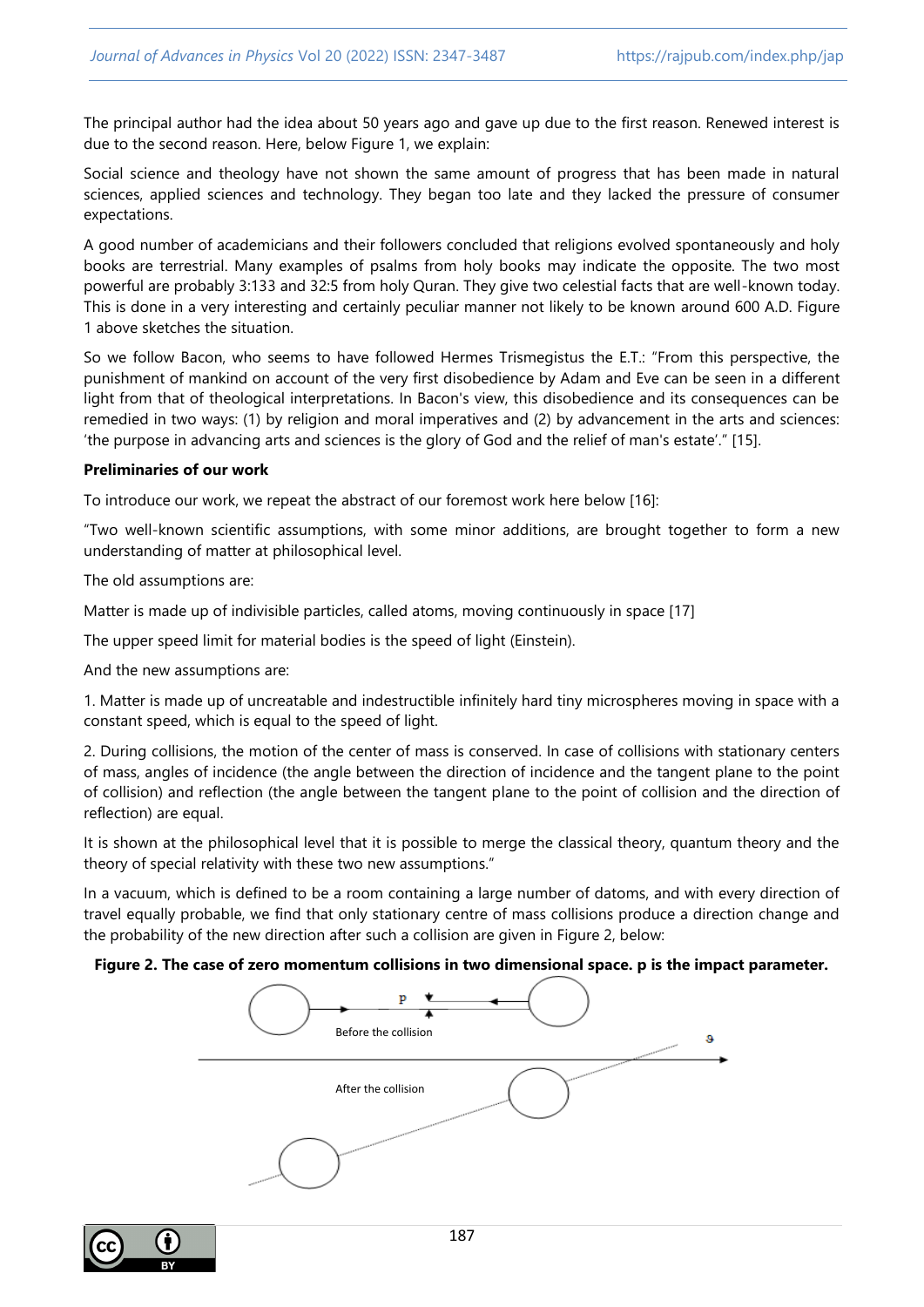# **The velocity vectors after the collision are not shown, but they are in the direction indicated by Θ (Van Kampen 1992)[18].**

Because of the assumed vacuum properties, every impact parameter between zero and the particle radius is equally probable. Then the probability of direction Θ is governed by the following formula [19]:

 $P(\Theta) = \alpha \sin(\Theta/2) + \cos(\Theta/2)$ 

In our following work, we tried Huygens' construction [18-20]. We first compared the form of Kirchhoff's contribution to Huygens' obliquity factor vs. the scattering amplitudes given above. We obtained the curves in Figure 3, below.

Then we considered zero momentum (0-p) collision probability and calculated the results for constant 0-p collision probability, i.e. exponential decay vs. obliquity factor:

Changing the 0-p collision probability to almost exponential decay as seen in Figure 5, together with the linear, we get an almost perfect fit, as seen in Figure 6.

The difference of the curves plotted in Figure 6 is also of interest. This is given in Figure 7. The maximum deviation is about 1.7% and RMS deviation is below 1%.



**Figure 3: The probability of scattering angles after a zero momentum collision vs. obliquity factor. Note that the maximum probability is at 90 degrees and it is about 1.4 times the minimum.**

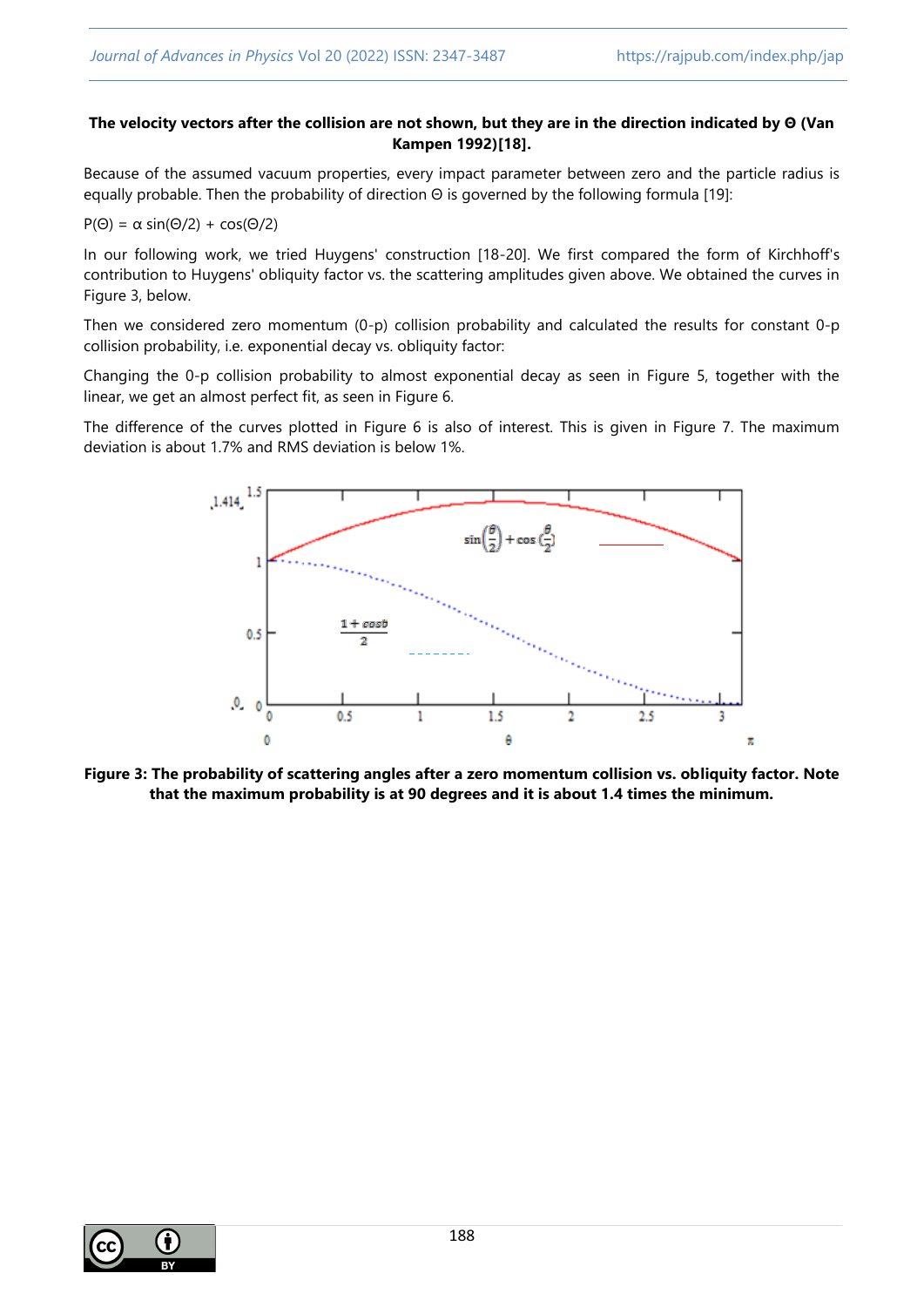

Figure 4: The angle dependent probability of finding the particle within the last slice within d· for the **case of constant zero momentum collision probability compared with Kirchhoff's factor.**



**Figure 5. The previously used linear form and the new one introduced.**

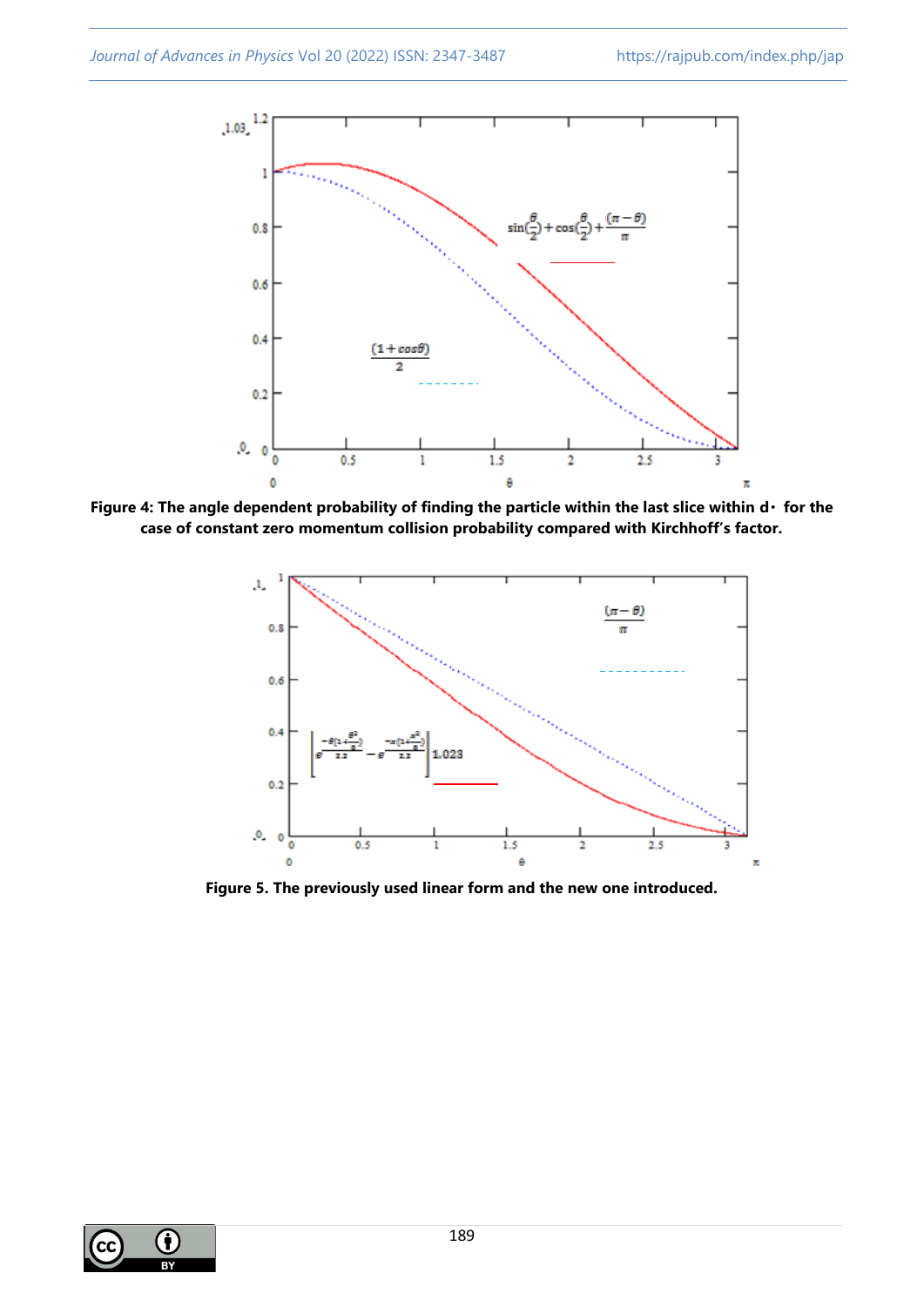

# **Figure 6. The result obtained via quasi-exponential zero momentum probability and the Kirchhoff's factor plotted together.**

Here, we were aware of the fact that the electromagnetic (EM) wave was a disturbance in the medium and we needed to simulate the results of many radiating datoms exhibiting periodic motion in the perpendicular direction, but we lacked the means.

# **Present Work**

We have pointed out the necessity of exchange of particles moving with the speed of light to account for the electric force, as is proposed in Quantum Electrodynamics (QED), and we criticized QED for lacking a real physical picture [21].

As an acceptable description, we hypothesized in [22]:

all particles are harmonic oscillators

particles having the same charges vibrate synchronously

particles of opposite charges have a phase difference of 180 degrees

neutral particles are mixtures

displacement due to electric force is quantized as phase

repulsive forces exist because the wave from one hits the other

attractive forces exist because as the wave front arrives at the position where the other particle is supposed to be, the other one is annihilated, and it falls under the effect of the backward travelling wave and forms itself under the effect of this back wave

for the cases of constant and linearly increasing with distance 0-p collision probabilities, we calculated the probabilities of a moving datom at any point within the unit cell with the help of a small python program.

we gave the related pyplot results.

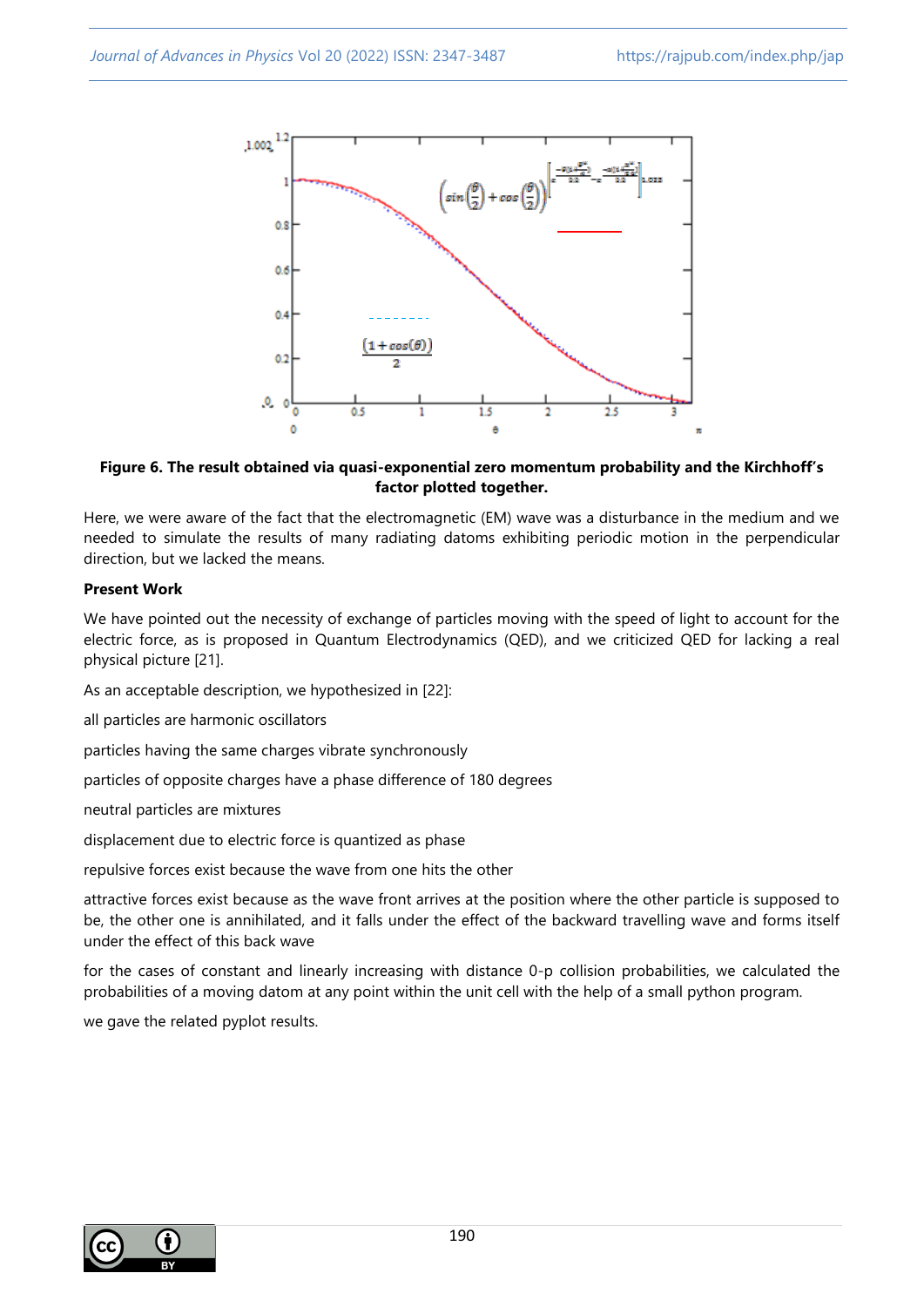

**Figure 7: The difference of the curves plotted in Figure 6**

We tried to give an analogical and easy to visualize picture for our scheme and gave the following in Perona 1990[19]: We defined the unit cell as a circle in random vacuum where the datom will have made a 0-p collision for certain. As expected, all pyplot results are quite similar. We show here the picture for the case of linearly increasing collision probability as Figure 9. In this case, the probability of collision on any point is (almost) Gaussian.



# **Figure 8: A possible scheme for the dual character of the electric force. The "+" and "-" sign charges are on cells and oscillate with 180 degrees phase difference.**

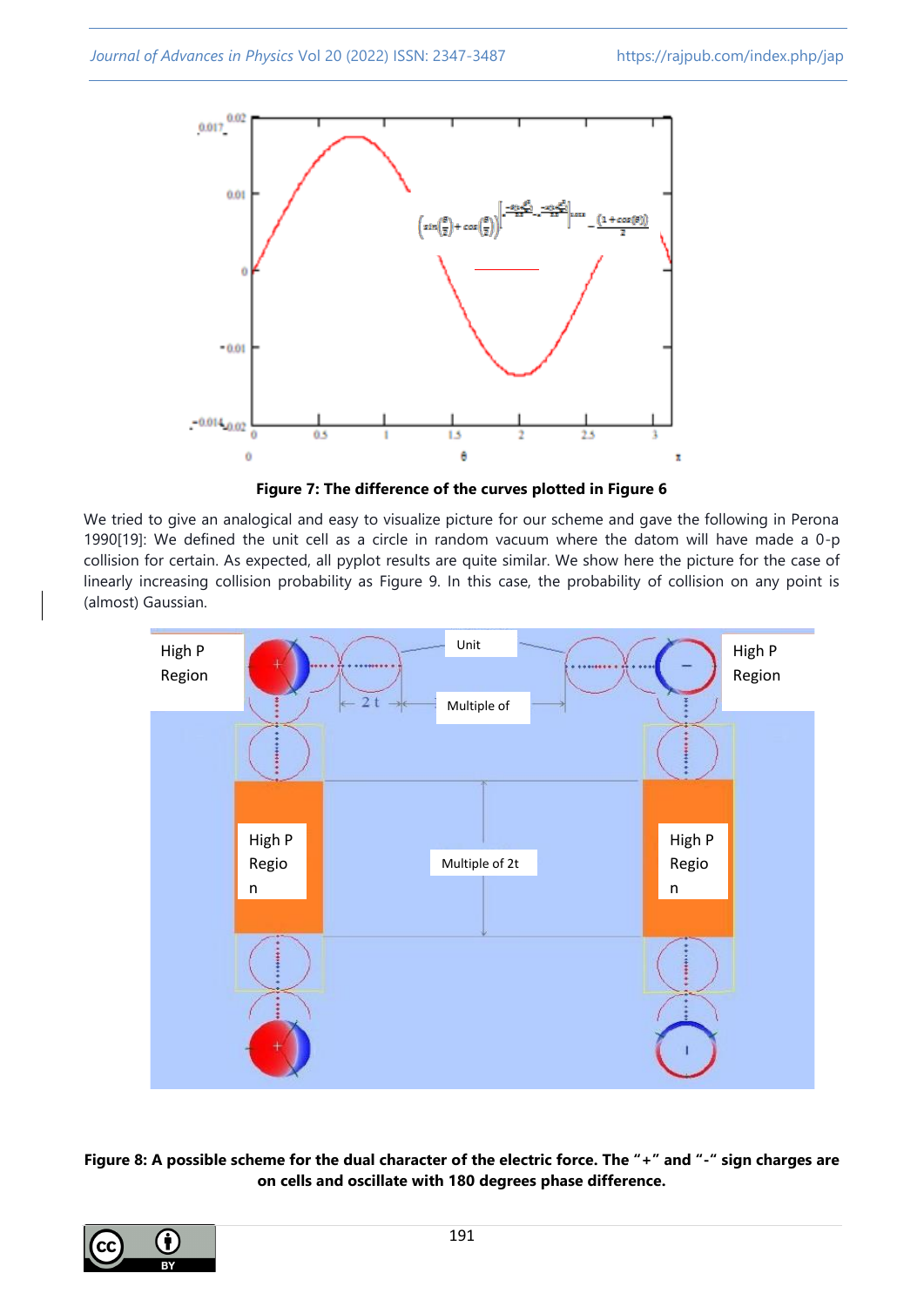

# **Figure 9. Pyplot result for the case of linearly increasing zero momentum collision probability. Since any particle having made a collision will get scattered, the actual collision probability is Gaussian.**

# Stability

In order to sustain stability, the probability of backscatter in each cell should be  $\frac{1}{2}$ , if we consider the sum of the series  $\frac{1}{2} + \frac{1}{4} + \frac{1}{8} + \frac{1}{16} + \dots + \frac{1}{n}$  to be 1 as n approaches infinity. It seems that this will be the case since each previous 0-p collision will contribute to the overall sum and for each particle moving directly forward, there will be a directly backscattered one due to 0-p. However, this claim needs better simulation. We need to consider the totality of particles taking the desired direction after having been scattered forward to within some tolerance and their probability of being rescattered backward and in phase.

# Discussion and Evaluation

The scope of this work is beyond its limited means. We indeed want to open a door to (Re)2naissance because the Renaissance seems to have been unsatisfactory. To this end, we revisit its origins.

At the beginning, there may only be words, or this claim, as well as many other claims we will see later, may well be fiction and even falsification. What is certain is that at the origins of science, there was the concept of the atom, which is defined to be the indivisible element of matter[23]. Constructing this concept may be thought to be easy based on daily human observations but one must not forget is that there is an existing controversy therein, which can be observed on the History of the Atom[24]. This means coming to the idea of a unique, indistinguishable, spherical basic element was and is not easy. Democritus' atom is often mixed with others and based on daily observations, this situation is understandable. In Heisenberg's work[25] this is resolved and Democritus' atom is well defined, but no work in the domain of physics was performed based on this resolution. By-passing it was necessary.

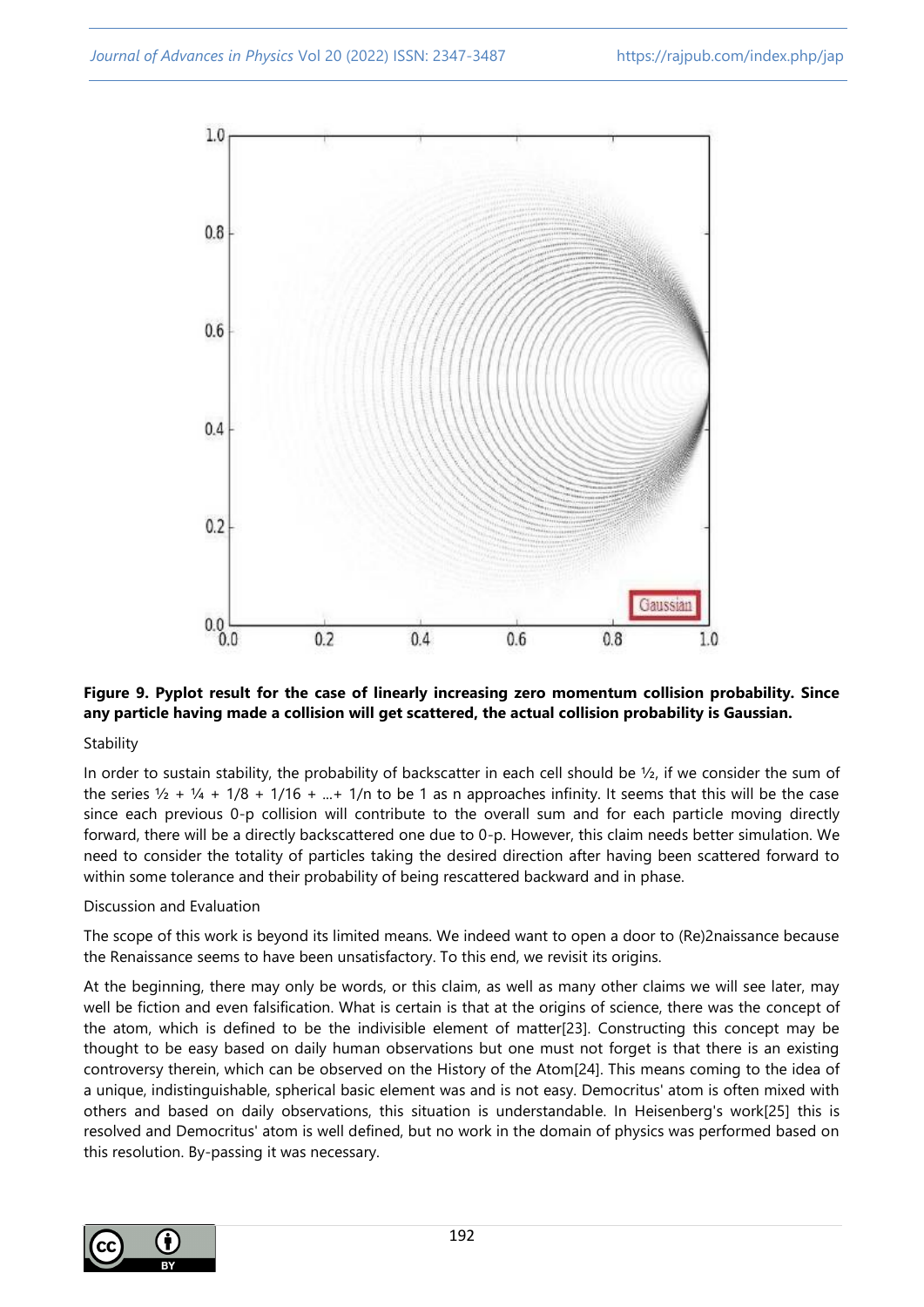The fact is that the introduction of the concept goes back to Hermes. Considering the totality of Hermes' teachings, a great deal of which we are unable to really understand even today, we may call him "Hermes the E. T." This reminds us of Zoroaster, whose supreme being's name is Ahuramazda or "Hurmuz" in Persian. The name may also have been derived from Harut-Marut. These so called fallen angels may even be Zoroaster's self [26].

There are a good deal of other peculiar coincidences related with teachings of Hermes. Just to name one, we may consider Hopi beliefs. They claim that humans are created in Orion and doom will be just after the appearance of a blue star which is somehow tied to the supernova of Betelgeuse [27]. Surprisingly, the Quran says the same thing in 75:7-9. Considering the assessments on their origin, this coincidence may also be as a result of Hermes' teachings, which would mean they are from the same source.

Briefly, we may say that we have not been able to really assess the totality of partly fictitious ancient teachings, including holy books, and surprisingly, we kept to the previously predicted path as we tried to construct our way to our heaven. In reality, though there is a conscious misguidance in the holy books via the words used therein, they have never really mentioned things the way we understood them. Just to name a few:

They have never mentioned God being the creator of the whole Universe. The creation of the God is restricted to Earth and heaven(s), i.e. things between the Earth and Orion. They should be specifically designed and altered since we need protection from outer space and were to be controlled.

Regarding omnipotence, the Quran is controversial. On the one hand, it claims omnipotence, which we may understand as strict omnipotence, but on the other hand, there is 55:27. Both together imply that the Creator is not strictly omnipotent. He cannot do much to prevent dispersion due to natural laws, though He still exists dispersion having lost the body, remaining only as a "face".

Therefore, there are the cases of omnipresence and omniscience and there are also a great deal of other controversial issues to be resolved. We simply neglect them and stay with intelligently designed Earth and heavens, the designer of which having revealed to us some of the related design factors. We need to bring them all together and understand the structure of the matter in such a way that the spirits, spirit-similars, extraordinary observed phenomena, etc., are included.

This work of humble means is somewhat built upon our previous work. There we wanted to introduce a kind of hidden variable theory based on classics which could only be calculated with the help of supercomputers. We could not publish the work and get the interest of physics community. The approach was sound to our mind and we hoped it should be generally considered as sound especially if the objections of Feyerabend are reviewed[28]. We must not forget that Bohr has also shown interest in hidden variables for a period in his late life. We add that analytical approaches on that ground failed.

Our scheme should also be considered as non-causal. The real world may be causal; however, to make causal calculations, exact knowledge of all places and velocities (directions) of an infinite number of datoms (Democritus' atoms) is necessary. This is obviously impossible. It would be equivalent to creating a parallel universe for which there is no room and no means.

In addition to that, all we can see from our first basic scattering results is that if a charge, a mysteriously stable bundle of datoms, were to be shaken, an outgoing perturbance in the perpendicular direction is to be expected and vice versa. The near field behaviour would also be nonlinear due to the fact that 0-p collision probability would not be a constant any more[29]. That fact could make solitons possible but the problem of constructing a stable bundle was enormous. Analytical approaches would again be of no use.

There were many properties of elementary particles to describe. Mass posed almost no problem if stability existed; however, stability and charge were the first to be handled, and they posed immense problems. To be stable, they needed to be harmonic oscillators. However, there were two types of charges, and the only thing that could be altered was phase, which posed problems if not quantized. Here, we postulated quantized phase and minimal displacements. They must indeed be hypothesized and derived from the basics.

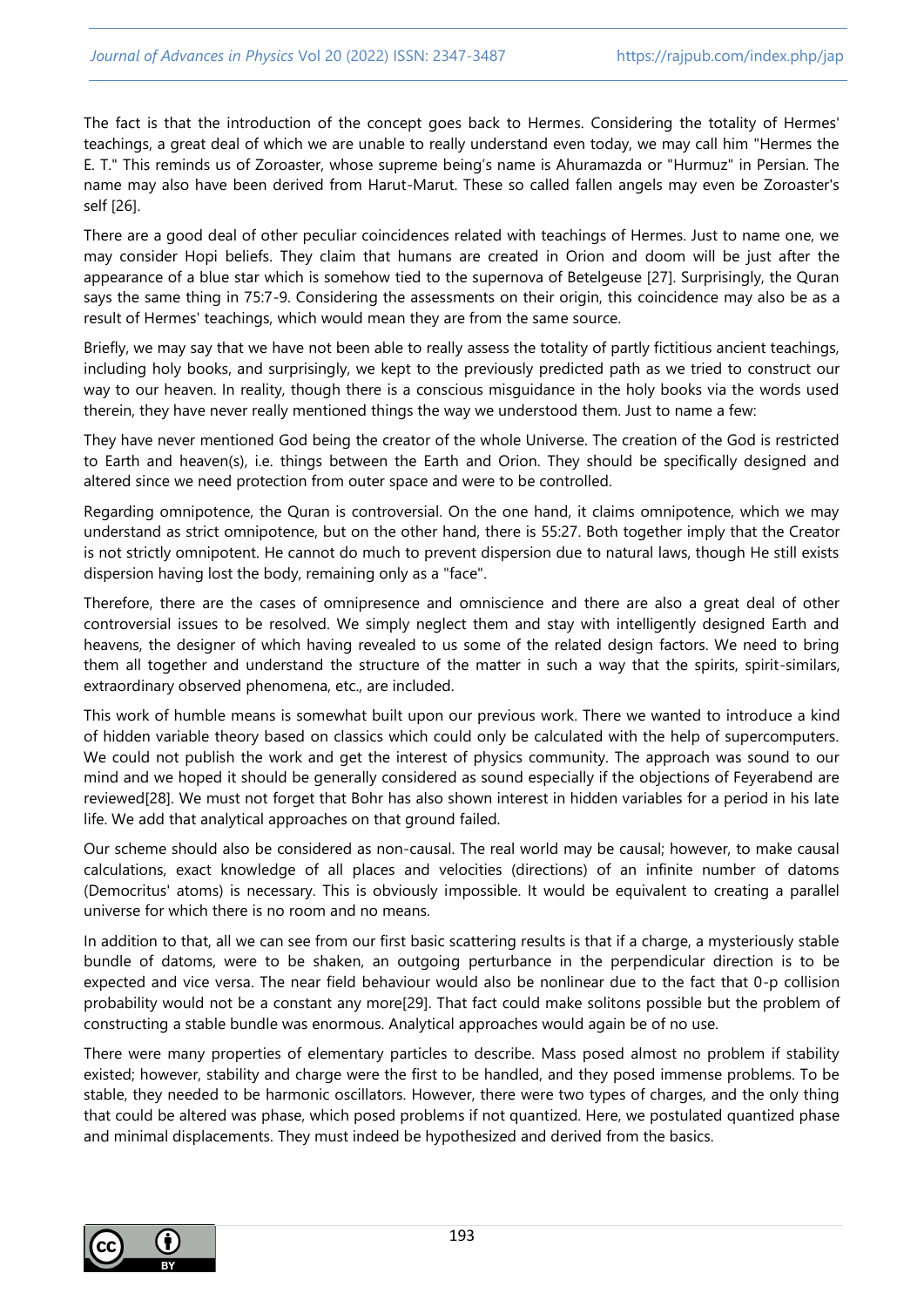The stability problem seems to require a connected "breathing" universe, but it may also be the case considering late QM experiments and astrophysics. Either way, there is a huge amount of work to be done, which requires supercomputers. This problem may be thought to be similar to space research, which resulted a good deal of spin offs. In addition to the expected spin offs, we hope the resulting understanding of the universe will make further research worth doing.

### **Conclusion**

Scientists may have two reasons why they work: utility and understanding. A good example may be Abdus Salam. Hoodbhoy writes, "The job of theoretical physicists like Salam is to uncover nature's secrets at the very deepest level", claiming Salam preferred understanding vs. utility.

The tragedy is that by using too much mathematics to understand this, Salam has deviated from the classics, from the origin, too much. He is also said to have begun his Nobel lecture with a psalm from the Quran, which he seems not to have understood. He may have understood the meaning of the psalm, but not what is described in the Quran generally.

In the Quran, Allah never speaks of creation from nothing, or creation from energy. He says he has created from fire (plasma), from light and from soil. Hermes' book also never speaks of the creation of its spheres, simply because they have never been created.

Therefore, we observe that classical and modern thought are contradictory. Thinking the classical way and counting the holy books within classics due to the correlations in between, the following seems to be valid:

In our neighbourhood, there was once chaos due to the fact that density of datoms were not enough to support order, the face of the Creator as in the sense of 55:27 existed though. That is why "order ab chaos" is in the classics.

Two or more dust clouds consisting of datoms came to this neighbourhood, a collision occurred and density increased to a level supporting order, i.e. elementary particles, atoms, etc. That is why our galaxy is spiral.

Subsequently, the "face" had also a "body" and being thus intelligent He created us and reconstructed the room between us in such a way that our control would be possible.

Every neighbourhood we observe in the Universe is as dense as our Galaxy is. Due to this density, these neighbourhoods all expand, and due to this expansion, there is a red-shift.

The Earth will explode in about a century. Not the way the moderns today claim, though. It is much more probable, considering that the classics, including Hopi beliefs, correlate with Quran, that nuclear activity will increase until explosion. This will occur just after heavy, swift particles emitted by the supernova of Betelgeuse reach Earth and after a solar eclipse.

We urgently need to decide whether the modern era or the classics reflect the truth. That can only be achieved via active research, and we strongly propose further research in the direction of our claims.

#### **REFERENCES**

- 1. Klein, J. T. (2015). Reprint of "Discourses of transdisciplinarity: Looking back to the future". Futures, 65, 10-16.Ding, W. and Marchionini, G. 1997 A Study on Video Browsing Strategies. Technical Report. University of Maryland at College Park.
- 2. Simpson, David. "Francis Bacon (1561-1626)." Encyclopedia of Philosify: DePaul (2005).
- 3. Meadows, D. H., Meadows, D. L., Randers, J., and Behrens, W. W.: 1972, Limits to Growth, New York: Universe Books
- 4. Turner, Graham, and Cathy Alexander. "Limits to growth was right. New research shows we're nearing collapse." The Guardian 2 (2014).
- 5. Sverdrup, H. and Ragnarsdottir, K. V.: 2015, 40 Years After Limits to Growth, The World3 System Dynamics Model and It's Impacts, World Resources Forum 2015, Davos, 11 – 14 October 2015.

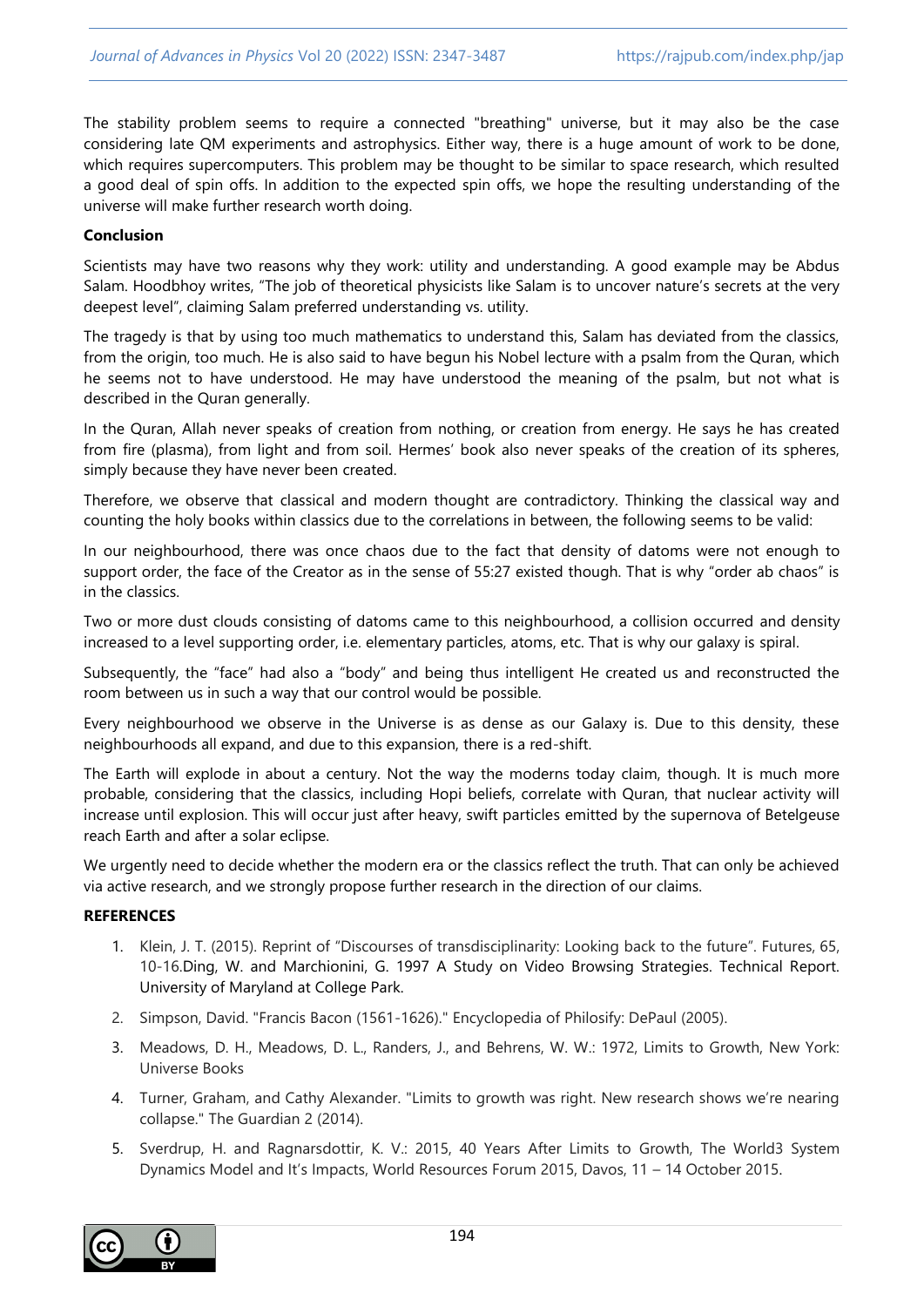- 6. Mathews, L. J. (2012). The recognition signal hypothesis for the adaptive evolution of religion. Human Nature, 23(2), 218-249.
- 7. Hermes, T. and Chambers, J. D.: 1882, The theological and philosophical works of Hermes Trismegistus, Christian Neoplatonist, Edinburgh.
- 8. Post, D. E., & Votta, L. G. (2005). Computational science demands a new paradigm. Physics today, 58(1), 35-41.
- 9. Conway, John Horton, and Neil James Alexander Sloane. Sphere packings, lattices and groups. Vol. 290. Springer Science & Business Media, 2013
- 10. Johnson, C. (2012). Mathematical Physics of BlackBody Radiation. Icarus iDucation. Skolan för datavetenskap och kommunikation, Kungliga Tekniska Högskolan, Stockholm.
- 11. Greiner, Walter. "Conceptual and Philosophical Problems of Quantum Mechanics." Quantum Mechanics. Springer, Berlin, Heidelberg, 1989. 325-341
- 12. Wieczorek, S., Simpson, T. B., Krauskopf, B., & Lenstra, D. (2003). Bifurcation transitions in an optically injected diode laser: theory and experiment. Optics communications, 215(1), 125-134
- 13. Bari, A., & Abbas, R. Z. (2011). Advertisement & Islam: A Muslim World Perspective. Australian Journal of Business and Management Research , 1 (6), 152-157.
- 14. Alvesson, M., & Sköldberg, K. (2017). Reflexive methodology: New vistas for qualitative research. Sage.
- 15. Gregory, Joshua Craven. A short history of atomism: from Democritus to Bohr. A. & C. Black, Limited, 1931.
- 16. Van Kampen, N. G. (1992). Stochastic processes in physics and chemistry (Vol. 1). Elsevier. Wheeler, John Archibald, and Kenneth Ford. "Geons, black holes and quantum foam: a life in physics." (2000): 584-585.
- 17. Halperin, W. P. (1986). Quantum size effects in metal particles. Reviews of Modern Physics, 58(3), 533.
- 18. Katardjiev, I. V., Carter, G., & Nobes, M. J. (1989). The application of the Huygens principle to surface evolution in inhomogeneous, anisotropic and time-dependent systems. Journal of Physics D: Applied Physics, 22(12), 18133
- 19. Perona, P., & Malik, J. (1990). Scale-space and edge detection using anisotropic diffusion. IEEE Transactions on pattern analysis and machine intelligence, 12(7), 629-639.
- 20. Grossinger, R. (Ed.). (2015). Pluto: New Horizons for a Lost Horizon-Astronomy, Astrology, and Mythology. North Atlantic Books
- 21. French, S. (2016). Columbia Secondary School for Math, Science, and Engineering New York City, NY 10027 4 February 2016 "Democritus' Exploration of the Atomist Theory and its Influence on the World"
- 22. Heisenberg, W.: 1958, Physics and Philosophy, the Revolution in Modern Science, London: Unwin University.
- 23. Browne, S. (2008). End of Days: Predictions and Prophecies about the End of the World. Penguin.
- 24. Darrow, W. R. (1987). Zoroaster amalgamated: notes on Iranian prophetology. *History of religions*, *27*(2), 109-132
- 25. Preston, John, Gonzalo Munévar, and David Lamb, eds. The worst enemy of science?: Essays in memory of Paul Feyerabend. Oxford University Press, 2000.
- 26. Hoodbhoy, Pervez. "Pakistan P: Climbing The Nuclear Ladder." Confronting the Bomb (2013): 68.
- 27. Hörz, H. (1968). Werner Heisenberg und die Philosophie. Deutsche Zeitschrift für Philosophie, 16(6), 760-760